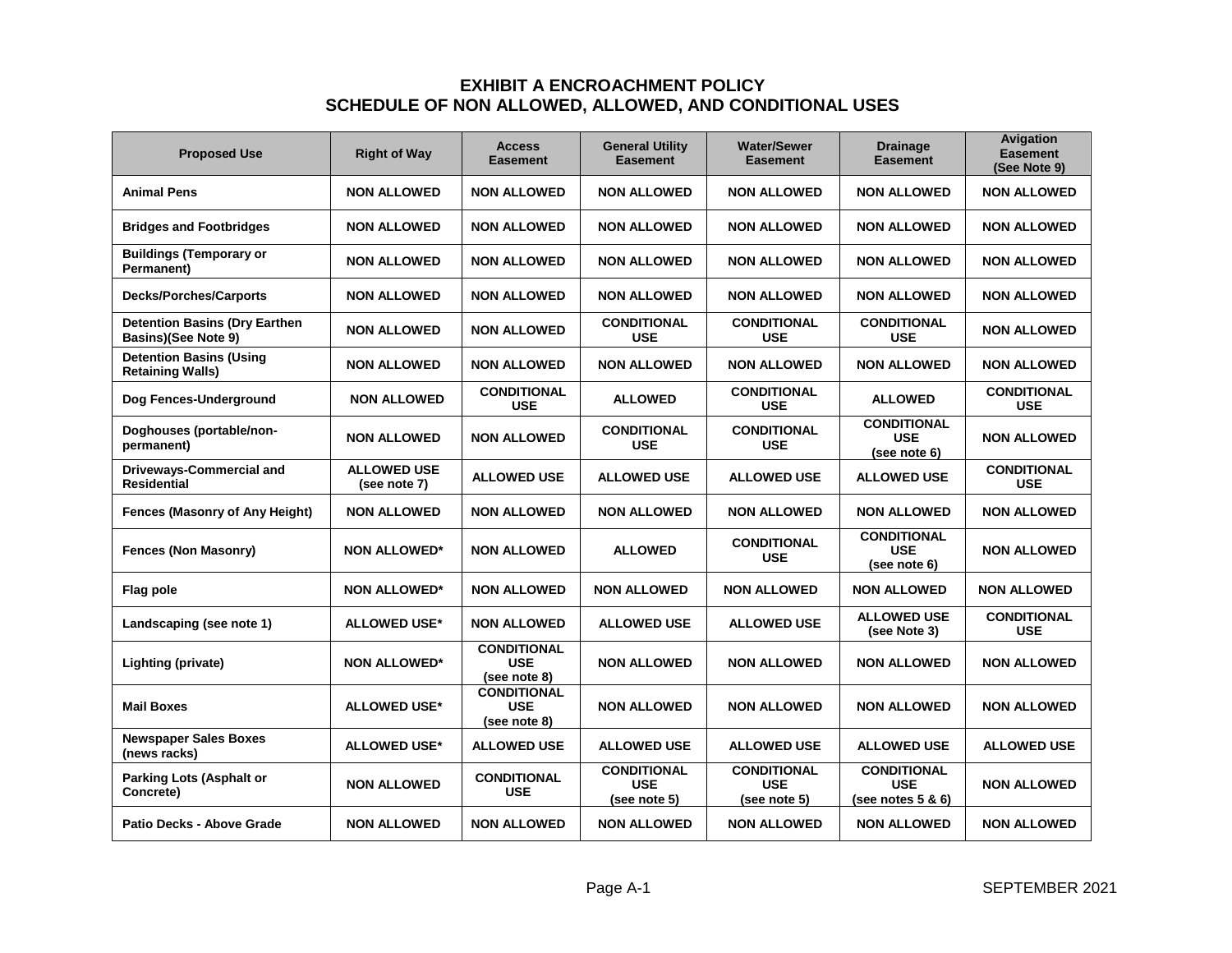| <b>Proposed Use</b>                                                                       | <b>Right of Way</b>                              | <b>Access</b><br><b>Easement</b>                           | <b>General Utility</b><br><b>Easement</b> | <b>Water/Sewer</b><br>Easement     | <b>Drainage</b><br><b>Easement</b>                    | Avigation<br><b>Easement</b><br>(See Note 9)     |
|-------------------------------------------------------------------------------------------|--------------------------------------------------|------------------------------------------------------------|-------------------------------------------|------------------------------------|-------------------------------------------------------|--------------------------------------------------|
| <b>Patios(At Grade -</b><br>Concrete/Asphalt)                                             | <b>NON ALLOWED</b>                               | <b>NON ALLOWED</b>                                         | <b>CONDITIONAL</b><br><b>USE</b>          | <b>CONDITIONAL</b><br><b>USE</b>   | <b>CONDITIONAL</b><br><b>USE</b><br>(see note 6)      | <b>CONDITIONAL</b><br><b>USE</b>                 |
| <b>Ponds</b>                                                                              | <b>NON ALLOWED</b>                               | <b>NON ALLOWED</b>                                         | <b>NON ALLOWED</b>                        | <b>NON ALLOWED</b>                 | <b>NON ALLOWED</b>                                    | <b>NON ALLOWED</b>                               |
| <b>Pool Decks</b>                                                                         | <b>NON ALLOWED</b>                               | <b>NON ALLOWED</b>                                         | <b>NON ALLOWED</b>                        | <b>NON ALLOWED</b>                 | <b>NON ALLOWED</b>                                    | <b>NON ALLOWED</b>                               |
| <b>Private Electric/Gas/Telephone</b><br>Service                                          | <b>ALLOWED USE</b><br>(see notes 7&8)            | <b>ALLOWED USE</b>                                         | <b>ALLOWED USE</b><br>(see note 8)        | <b>ALLOWED USE</b><br>(see note 8) | <b>ALLOWED USE</b><br>(see note 8)                    | <b>NON ALLOWED</b>                               |
| <b>Private Connections to Public</b><br><b>Storm System</b>                               | <b>CONDITIONAL</b><br><b>USE</b><br>(see note 6) | <b>CONDITIONAL</b><br><b>USE</b><br>(see notes $6$ & $8$ ) | <b>NON ALLOWED</b>                        | <b>NON ALLOWED</b>                 | <b>CONDITIONAL</b><br><b>USE</b><br>(see note 6)      | <b>CONDITIONAL</b><br><b>USE</b><br>(see note 6) |
| <b>Private Fire Line (Water)</b>                                                          | <b>ALLOWED USE</b><br>(see notes 7&8)            | <b>ALLOWED USE</b>                                         | <b>ALLOWED USE</b><br>(see note 8)        | <b>ALLOWED USE</b><br>(see note 8) | <b>ALLOWED USE</b><br>(see note 8)                    | <b>ALLOWED USE</b><br>(see note 7)               |
| <b>Private Building Service</b><br>(Sewer/Water)                                          | <b>ALLOWED USE</b><br>(see notes 7&8)            | <b>ALLOWED USE</b>                                         | <b>ALLOWED USE</b><br>(see note 8)        | <b>ALLOWED USE</b><br>(see note 8) | <b>ALLOWED USE</b><br>(see note 8)                    | <b>ALLOWED USE</b><br>(see note 7)               |
| Recreational Items (Basketball,<br>Skateboard, etc.)                                      | <b>NON ALLOWED</b>                               | <b>NON ALLOWED</b>                                         | <b>NON ALLOWED</b>                        | <b>NON ALLOWED</b>                 | <b>NON ALLOWED</b>                                    | <b>NON ALLOWED</b>                               |
| <b>Retaining Walls (see note 2)</b>                                                       | <b>NON ALLOWED</b>                               | <b>NON ALLOWED</b>                                         | <b>NON ALLOWED</b>                        | <b>NON ALLOWED</b>                 | <b>NON ALLOWED</b>                                    | <b>NON ALLOWED</b>                               |
| <b>Retention Basins (Pond)</b>                                                            | <b>NON ALLOWED</b>                               | <b>NON ALLOWED</b>                                         | <b>NON ALLOWED</b>                        | <b>NON ALLOWED</b>                 | <b>NON ALLOWED</b>                                    | <b>NON ALLOWED</b>                               |
| Shrubs, Small (less than 2.5 feet<br>above street pavement)<br>(See UDO Section 8.710)    | <b>CONDITIONAL</b><br>USE (see note 4)           | <b>NON ALLOWED</b>                                         | <b>CONDITIONAL</b><br><b>USE</b>          | <b>CONDITIONAL USE</b>             | <b>CONDITIONAL</b><br><b>USE</b><br>(see notes 3 &6)  | <b>CONDITIONAL</b><br><b>USE</b>                 |
| Shrubs, Large (greater than 2.5<br>feet above street pavement)<br>(See UDO Section 8.710) | <b>NON ALLOWED</b>                               | <b>NON ALLOWED</b>                                         | <b>CONDITIONAL</b><br>USE (see note 3)    | <b>CONDITIONAL USE</b>             | <b>CONDITIONAL</b><br><b>USE</b><br>(see notes 3 & 6) | <b>NON ALLOWED</b>                               |
| <b>Signs and Monuments (private)</b>                                                      | <b>NON ALLOWED*</b>                              | <b>CONDITIONAL</b><br><b>USE</b><br>(see note 8)           | <b>NON ALLOWED</b>                        | <b>NON ALLOWED</b>                 | <b>NON ALLOWED</b>                                    | <b>NON ALLOWED</b>                               |
| Septic systems                                                                            | <b>NON ALLOWED</b>                               | <b>NON ALLOWED</b>                                         | <b>NON ALLOWED</b>                        | NON ALLOWED                        | <b>NON ALLOWED</b>                                    | NON ALLOWED                                      |
| <b>Sprinkler System -Irrigation</b>                                                       | <b>CONDITIONAL</b><br><b>USE</b><br>(see note 7) | <b>CONDITIONAL</b><br><b>USE</b>                           | <b>CONDITIONAL</b><br><b>USE</b>          | <b>CONDITIONAL</b><br>USE          | <b>CONDITIONAL</b><br><b>USE</b>                      | <b>CONDITIONAL</b><br><b>USE</b>                 |
| Stairways                                                                                 | <b>NON ALLOWED</b>                               | <b>NON ALLOWED</b>                                         | <b>NON ALLOWED</b>                        | <b>NON ALLOWED</b>                 | <b>NON ALLOWED</b>                                    | <b>NON ALLOWED</b>                               |
| <b>Structural Columns</b>                                                                 | <b>NON ALLOWED</b>                               | <b>NON ALLOWED</b>                                         | <b>NON ALLOWED</b>                        | <b>NON ALLOWED</b>                 | <b>NON ALLOWED</b>                                    | <b>NON ALLOWED</b>                               |
| Sump Pump, or Roof Drainage or<br><b>Swimming Pool or Hot Tub</b>                         | <b>CONDITIONAL</b><br>USE*                       | <b>CONDITIONAL</b><br><b>USE</b>                           | <b>CONDITIONAL</b><br><b>USE</b>          | <b>CONDITIONAL</b><br><b>USE</b>   | <b>CONDITIONAL</b><br><b>USE</b>                      | <b>CONDITIONAL</b><br><b>USE</b>                 |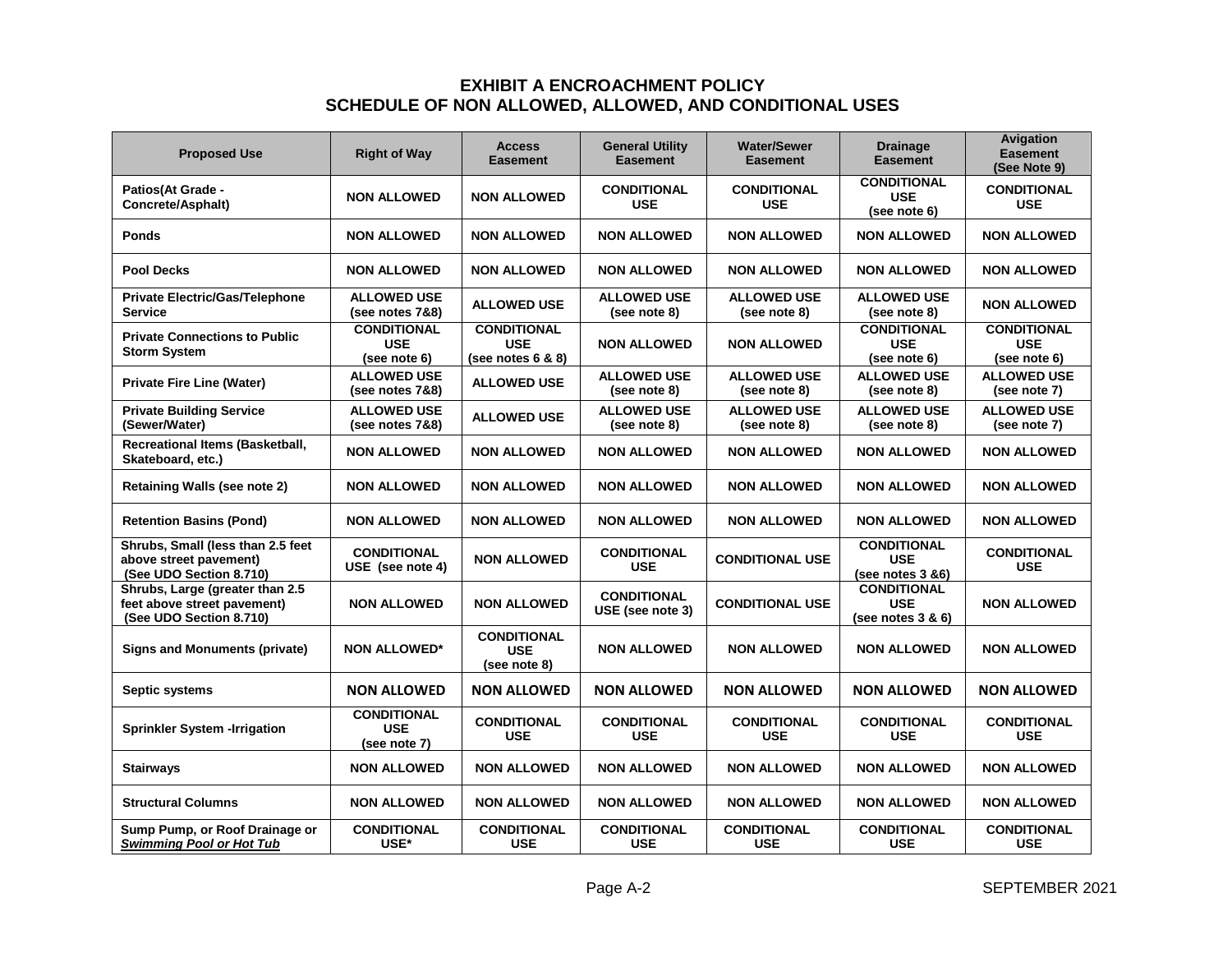| <b>Proposed Use</b>                                         | <b>Right of Way</b>                              | <b>Access</b><br><b>Easement</b>                 | <b>General Utility</b><br><b>Easement</b>        | <b>Water/Sewer</b><br><b>Easement</b> | <b>Drainage</b><br><b>Easement</b>               | Avigation<br><b>Easement</b><br>(See Note 9) |
|-------------------------------------------------------------|--------------------------------------------------|--------------------------------------------------|--------------------------------------------------|---------------------------------------|--------------------------------------------------|----------------------------------------------|
| <b>Discharge Pipe</b>                                       | (see note 6)                                     | (see notes $6$ & $8$ )                           |                                                  |                                       | (see note 6)                                     |                                              |
| <b>Swimming Pools/Hot Tubs</b><br><b>Above/Below Ground</b> | <b>NON ALLOWED</b>                               | <b>NON ALLOWED</b>                               | <b>NON ALLOWED</b>                               | <b>NON ALLOWED</b>                    | <b>NON ALLOWED</b>                               | <b>NON ALLOWED</b>                           |
| <b>Temporary Buildings/Structures</b>                       | <b>NON ALLOWED</b>                               | <b>NON ALLOWED</b>                               | <b>NON ALLOWED</b>                               | <b>NON ALLOWED</b>                    | <b>NON ALLOWED</b>                               | <b>NON ALLOWED</b>                           |
| Trees (large species - See UDO<br>Ord. 5209)                | <b>NON ALLOWED*</b>                              | <b>NON ALLOWED</b>                               | <b>NON ALLOWED</b>                               | <b>NON ALLOWED</b>                    | <b>NON ALLOWED</b>                               | <b>NON ALLOWED</b>                           |
| Trees (See UDO Section 8.710)                               | <b>NON ALLOWED*</b>                              | <b>NON ALLOWED</b>                               | <b>CONDITIONAL</b><br><b>USE</b><br>(see note 3) | <b>CONDITIONAL</b><br><b>USE</b>      | <b>CONDITIONAL</b><br><b>USE</b><br>(see note 6) | <b>NON ALLOWED</b>                           |
| <b>Walkways (Concrete or Asphalt)</b>                       | <b>CONDITIONAL</b><br><b>USE</b><br>(see note 8) | <b>CONDITIONAL</b><br><b>USE</b><br>(see note 8) | <b>CONDITIONAL</b><br><b>USE</b><br>(see note 3) | <b>CONDITIONAL</b><br><b>USE</b>      | <b>CONDITIONAL</b><br><b>USE</b><br>(see note 6) | <b>CONDITIONAL</b><br><b>USE</b>             |

*\*Reference Exhibit B for Additional NON ALLOWANCED, ALLOWANCED AND CONDITIONAL USES in the City Right of Way in the Downtown Central Business District*

*UDO=Unified Development Ordinance Adopted by Section 27-Sudivision Regulations and Section 33 Zoning, of the Lee's Summit Code of Ordinances.*  Most current version of UDO available on line at https://library.municode.com/mo/lee's summit/codes/unified development ordinance

- **1. Includes smaller plantings or ground level landscaped beds, small gardens, small flower beds, and small decorative rocks.**
- **2. Includes any structural member to reinforce the retaining wall, raised landscape beds supported by landscaped blocks, timbers or concrete.**
- **3. ALL encroachments shall be considered NON ALLOWED where drainage is altered or impeded.**
- **4. Any trees or shrubs within the sight triangle or which create a sight distance problem are considered NON ALLOWED.**
- **5. Where the parking lot has curb and gutter, maintain a minimum of 4 feet horizontal distance from the utility line to the curb and gutter if the utility is parallel to curb.**
- **6. Conditioned upon underground routing of storm drainage (i.e., 1% annual storm) beneath the surface. Fences are prohibited in mapped flood hazard zones.**
- **7. Private water, sanitary sewer, electric, gas, telephone lines should cross easements and right-of-way at approximate right angles.**
- **8. Cannot impede access for intended purpose.**
- **9. Avigation easements include Runway Protection Zones, Runway Safety Zones, Transition Zones and other areas defined in Article 5, Division 1 – Airport Overlay District, in the UDO. In addition to the conditions of this policy, all work within the ground footprint of an avigation easement requires an FAA Form 7460 to be completed and submitted to the FAA for approval to evaluate an object's impact on airport operations.**
- **10. ALL encroachments shall be considered NON ALLOWED within a Roadway or Sidewalk.**
- **10. ALL encroachments shall be considered NON ALLOWED where drainage is altered or impeded.**
- **11. Any encroachment within the sight triangle or which create a sight distance problem are considered NON ALLOWED.**
- **12. No encroachment shall interfere with, obscure or obstruct the function or use of lighting, signing, pavement marking or other traffic**